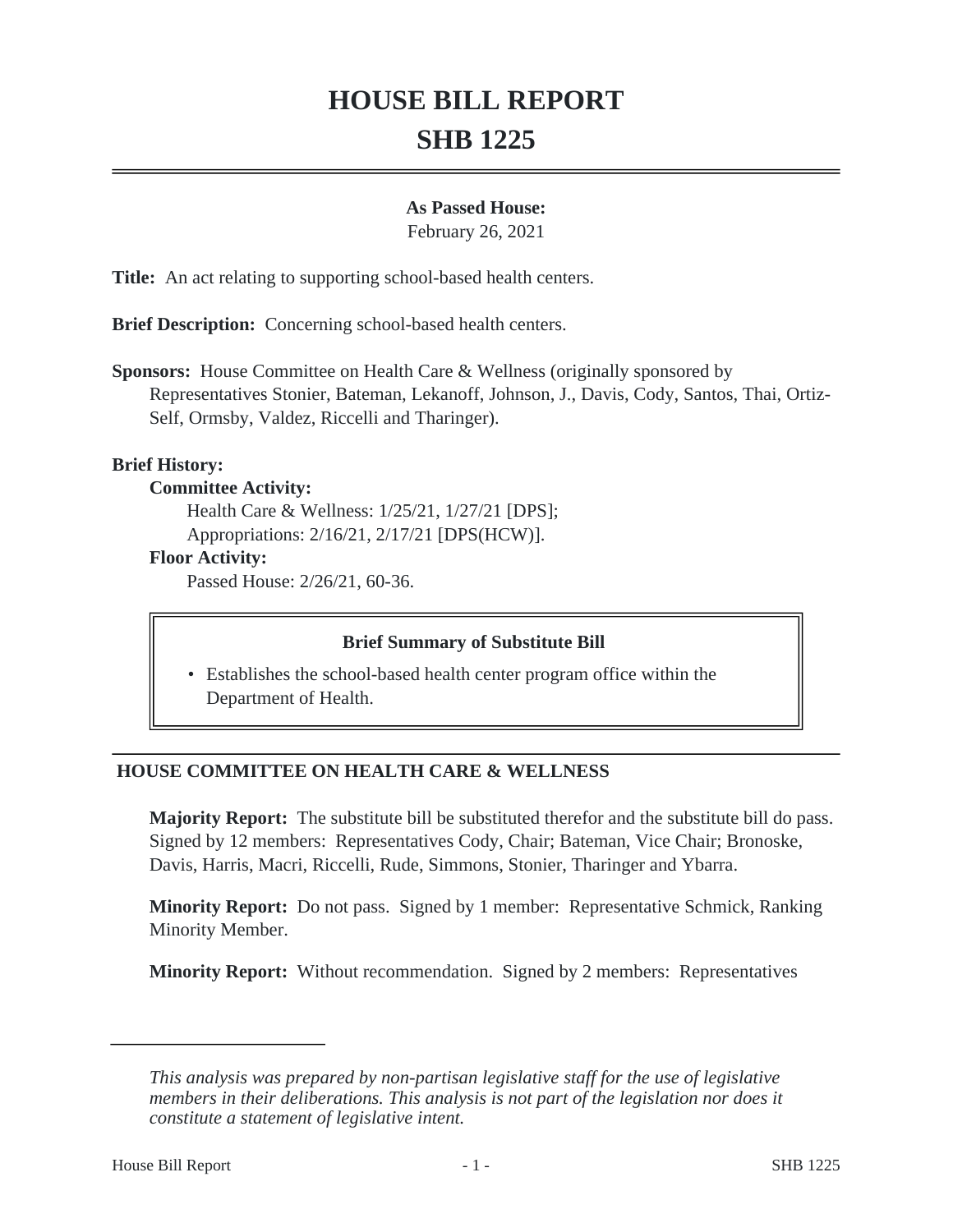Caldier, Assistant Ranking Minority Member; Maycumber.

**Staff:** Corey Patton (786-7388).

## **HOUSE COMMITTEE ON APPROPRIATIONS**

**Majority Report:** The substitute bill by Committee on Health Care & Wellness be substituted therefor and the substitute bill do pass. Signed by 21 members: Representatives Ormsby, Chair; Bergquist, Vice Chair; Gregerson, Vice Chair; Macri, Vice Chair; Chopp, Cody, Dolan, Fitzgibbon, Frame, Hansen, Harris, Johnson, J., Lekanoff, Pollet, Rude, Ryu, Senn, Springer, Stonier, Sullivan and Tharinger.

**Minority Report:** Do not pass. Signed by 3 members: Representatives Corry, Assistant Ranking Minority Member; Chandler and Schmick.

**Minority Report:** Without recommendation. Signed by 8 members: Representatives Stokesbary, Ranking Minority Member; Chambers, Assistant Ranking Minority Member; Boehnke, Caldier, Dye, Hoff, Jacobsen and Steele.

**Staff:** Linda Merelle (786-7092).

## **Background:**

A school-based health center (SBHC) is a student-focused health center located in or adjacent to a school that typically provides integrated medical, behavioral health, and other health care services. An SBHC is usually a collaboration between the community, the school, and a health care sponsor. The health care sponsor may be a community clinic or health care system, hospital, public health department, or tribal program. Under this model, the health care sponsor staffs and manages operations of the SBHC according to the school and community's needs and resources. The SBHCs typically are staffed by a primary care provider, behavioral health care provider, and clinic coordinator, although dental and other health professionals may also provide services. According to the Washington School-Based Health Alliance, there are more than 50 SBHCs throughout the state, 30 of which are established in Seattle public middle and high schools.

## **Summary of Substitute Bill:**

The Department of Health must establish a school-based health center (SBHC) program office with the objective to expand and sustain the availability of services to students with a focus on historically underserved populations. The program office must:

- develop, in partnership with a statewide nonprofit organization, grant funding criteria and metrics for monitoring and evaluating grant recipients;
- award grant funding for SBHCs' planning, start-up costs, and ongoing operations costs;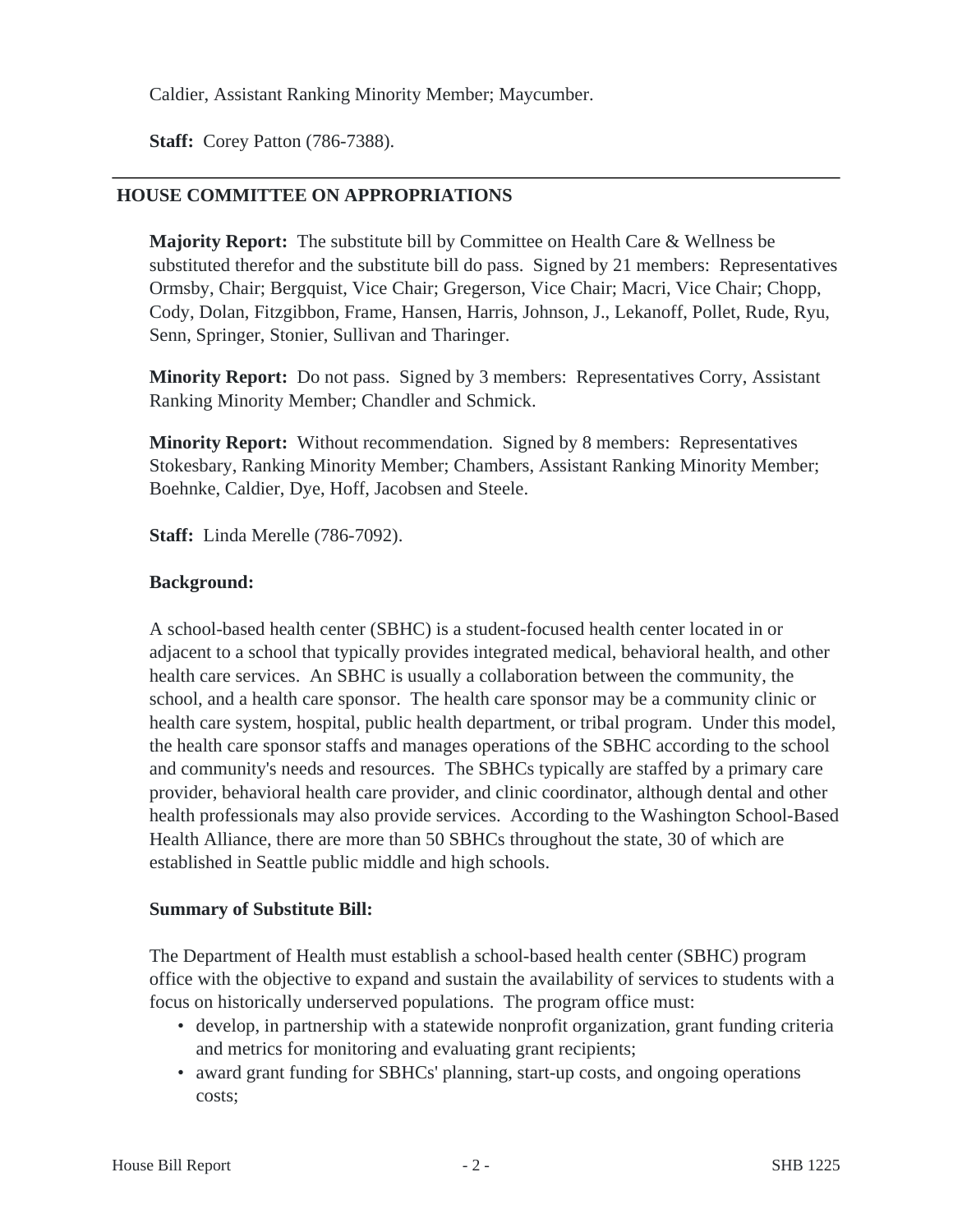- monitor and evaluate SBHCs that receive grant funding;
- partner with the statewide nonprofit organization to provide training and technical assistance to SBHCs; and
- coordinate with the statewide nonprofit organization, educational service districts, the Health Care Authority, hosting school districts, and the Office of the Insurance Commissioner to provide support to SBHCs.

**Appropriation:** None.

**Fiscal Note:** Available.

**Effective Date:** The bill takes effect 90 days after adjournment of the session in which the bill is passed.

## **Staff Summary of Public Testimony (Health Care & Wellness):**

(In support) School-based health centers (SBHCs) have operated in Washington for more than 30 years and are located in more than 20 school districts across the state. Funding and support are critical to establishing and sustaining SBHCs, especially during their first few years of operation. This bill awards grant funding to school districts considering SBHCs as an option to provide affordable and accessible health care to students.

School-based health centers are important for screening and treating COVID-19 symptoms and curbing the spread of the disease as more students return to in-person instruction. School-based health centers are beneficial to students and families in school districts that are geographically isolated from health care providers. Students who struggle to access health care due to lack of transportation or inability to pay are forced to take days off from school to travel to distant providers. These barriers to access are more acute in communities of color. Students from communities that have been historically underserved and disproportionately impacted deserve equitable access to health care. School-based health centers give all students convenient access to health care providers.

High school students in particular may benefit from SBHCs that provide reliable access to mental and behavioral health services. Rates of anxiety, depression, and suicide in youth have been rapidly increasing statewide. That trend has been further exacerbated by the ongoing pandemic. Students should be able to access a trusted counselor or other mental and behavioral health professionals for immediate support and services.

(Opposed) School districts should maintain the discretion to decide whether to establish SBHCs. This bill takes away local control and gives the Department of Health (DOH) too much decision-making authority. It is unclear why nonprofit organizations need to be involved in establishing or supporting SBHCs. The DOH's process for awarding grants should take place in a subcommittee where there will be full transparency and opportunities for public comments. School districts should have final decision-making authority and be